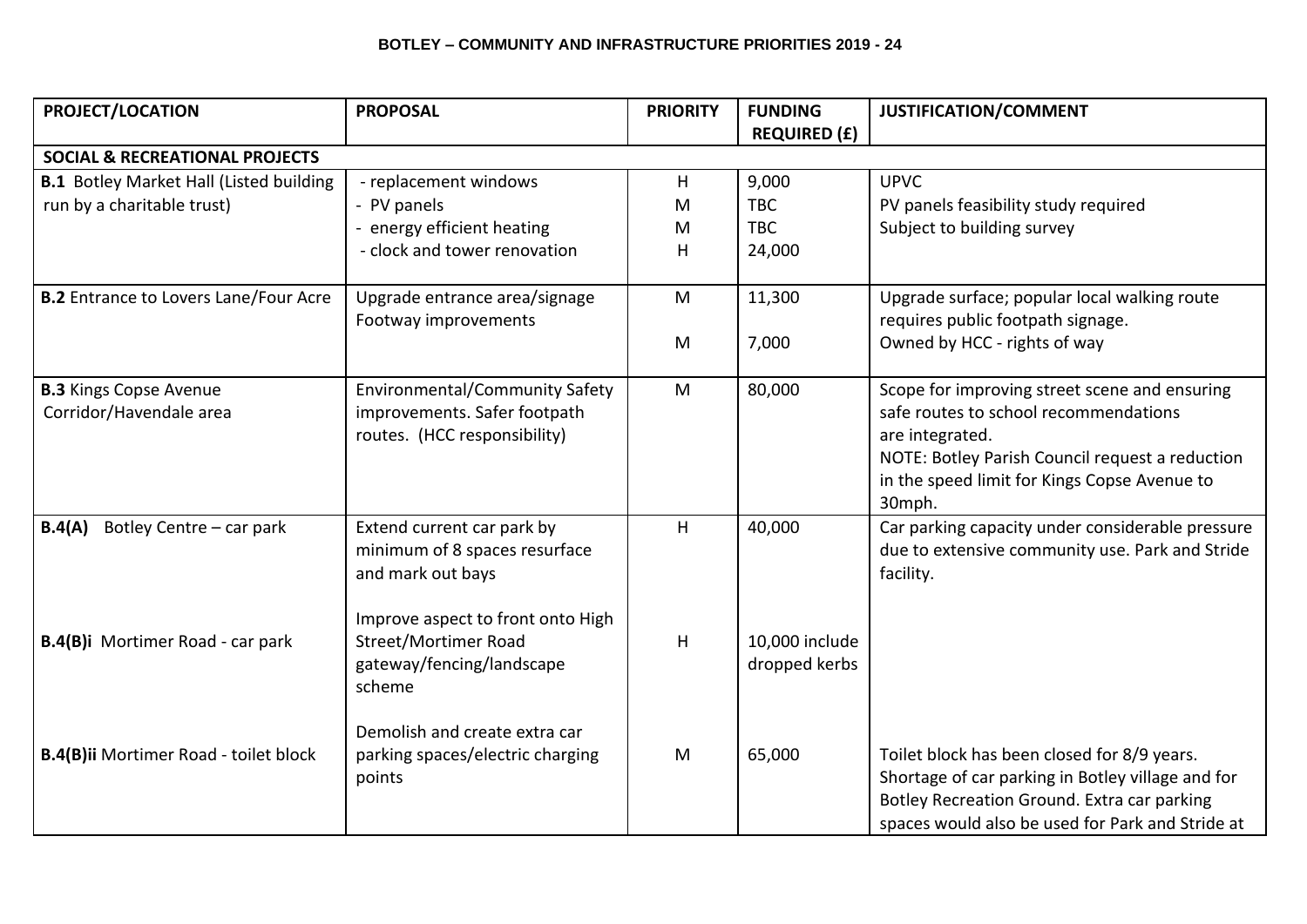## **BOTLEY – COMMUNITY AND INFRASTRUCTURE PRIORITIES 2019 - 24**

| PROJECT/LOCATION                                                                    | <b>PROPOSAL</b>                                                                                                                          | <b>PRIORITY</b> | <b>FUNDING</b><br><b>REQUIRED (£)</b>  | <b>JUSTIFICATION/COMMENT</b>                                                                                                                                                                                                                                                                                                        |
|-------------------------------------------------------------------------------------|------------------------------------------------------------------------------------------------------------------------------------------|-----------------|----------------------------------------|-------------------------------------------------------------------------------------------------------------------------------------------------------------------------------------------------------------------------------------------------------------------------------------------------------------------------------------|
|                                                                                     |                                                                                                                                          |                 |                                        | <b>Botley Primary School.</b><br>Include an electric car charging point                                                                                                                                                                                                                                                             |
| <b>B.5</b> Botley Centre All Weather Pitches                                        | Surface replacement. Anticipated<br>2020                                                                                                 | M               | Estimated<br>total cost<br>50,000      | Well used recreational asset with proven<br>programme of community use. BPC has a sinking<br>fund from any surplus income.<br>(money for Botley MUGA resurfacing held by BPC<br>already in earmarked reserve £50K)                                                                                                                  |
| <b>B.6 Sports Pitches</b>                                                           | Creation of additional junior/adult<br>pitches provision. Drainage<br>improvements.                                                      | M               | <b>TBC</b>                             | EBC Playing Pitch Strategy reveals a small deficit<br>in junior playing pitches in Hedge End, West End<br>and Botley.<br>Significant constraints at Little Hatts. Possibility<br>of a free standing goal unit? (pair of goal posts on<br>site - wiremesh kickwall possible option)<br>Grass pitches to be provided at Boorley Park. |
| <b>B.7</b> Dual use pavilion for cricket and<br>football - Botley Recreation Ground | New pavilion/store/lounge/<br>kitchen and scoreboard.                                                                                    | M               | 300,000                                | Replacement pavilion will provide year round<br>benefits. Refer to EBC Playing Pitch Strategy                                                                                                                                                                                                                                       |
| <b>B.8</b> Botley Square/Village Centre CCTV<br>system                              | Current partnership with Co-op<br>and traders for local system to<br>monitor square.                                                     | L               | £15,000 $-$<br>local system<br>renewal | Review of crime figures and discussions with local<br>Police to take place on an annual basis to justify<br>system upgrade and/or extension.                                                                                                                                                                                        |
| <b>B.9</b> Improve informal Youth Provision                                         | Youth shelters, designation of<br>areas for young people to meet -<br>enhanced skateboarding, cycling,<br>informal recreation provision. | H<br>H          | 32,000<br>£100,000                     | Address residential/parish concerns on diverting<br>youths from nuisance/vandalism.<br>Specific project under consideration is the<br>upgrade of the small skate ramp at the<br>Recreation Ground; built in 2004.<br>(suggest replacement of Chill Outs)                                                                            |
| <b>B.10 Restrict access to open</b><br>spaces/recreation ground/Pudbrook            | Review and implement measures<br>to prevent travellers / joy riding<br>vehicles. (High quality measures                                  | H               | £50,000                                | Police advise ongoing threat of travellers and joy<br>riding throughout southern parishes.<br>Sites include Nursesland, Recreation Ground,                                                                                                                                                                                          |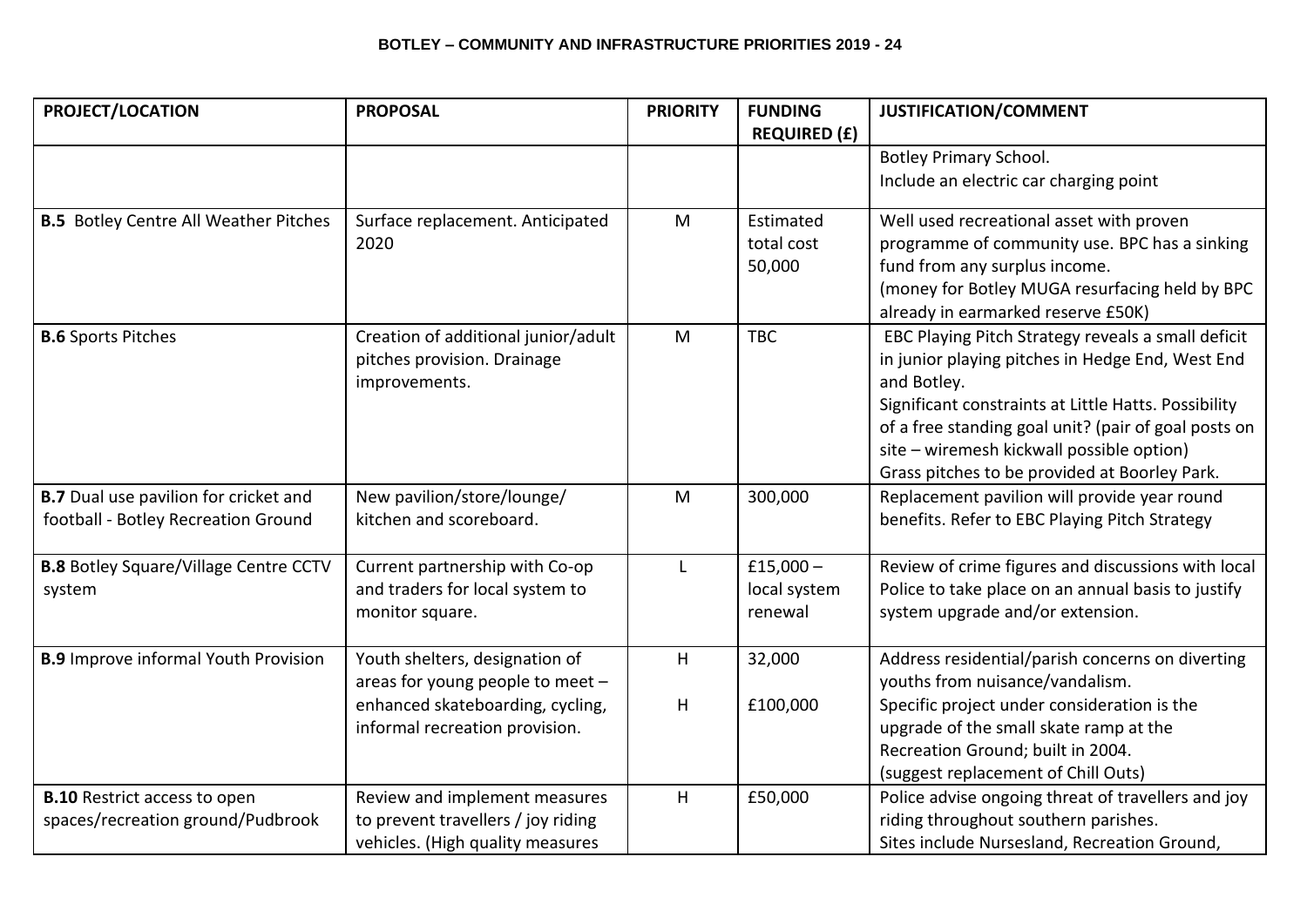## **BOTLEY – COMMUNITY AND INFRASTRUCTURE PRIORITIES 2019 - 24**

| <b>PROJECT/LOCATION</b>                                                                                               | <b>PROPOSAL</b>                                                                                                                                                                                                                                                                                                                                       | <b>PRIORITY</b> | <b>FUNDING</b>                                                                                                                           | <b>JUSTIFICATION/COMMENT</b>                                                                                                                                                                                                                                                                                                                                                                                                                                                                                                                                             |
|-----------------------------------------------------------------------------------------------------------------------|-------------------------------------------------------------------------------------------------------------------------------------------------------------------------------------------------------------------------------------------------------------------------------------------------------------------------------------------------------|-----------------|------------------------------------------------------------------------------------------------------------------------------------------|--------------------------------------------------------------------------------------------------------------------------------------------------------------------------------------------------------------------------------------------------------------------------------------------------------------------------------------------------------------------------------------------------------------------------------------------------------------------------------------------------------------------------------------------------------------------------|
|                                                                                                                       | could include heritage style<br>bollards / shin rails / public<br>seating).                                                                                                                                                                                                                                                                           |                 | <b>REQUIRED (£)</b>                                                                                                                      | Little Hatts, Pudbrook and Cheping Gardens                                                                                                                                                                                                                                                                                                                                                                                                                                                                                                                               |
| <b>B.11 Botley Village Centre</b><br><b>B.12 Rolling programme for local</b><br>public halls/shops/mill and amenities | Maintain attractiveness of village<br>centre specifically with an<br>upgrade of the street scene in<br>Botley Square.<br>Environmental improvements to<br>reduce fear and threat of crime.<br>Measures to reduce air pollution<br>at street level.<br>Enhance accessibility to public<br>lands, community facilities to<br>comply with best practice. | M<br>H          | <b>Total costs</b><br>estimated at<br>450,000.<br>Individual<br>projects to be<br>costed as<br>funding<br>becomes<br>available<br>45,000 | The draft Conservation Area Appraisal states that<br>Botley Square requires refurbishment/upgrade of<br>street furniture and signage.<br>Important visitor/shopping environment. The<br>Square to be reviewed regarding priority areas<br>for refurbishment including damaged footpaths<br>and paviours. Local Plan identifies this area as a<br>local centre and Botley Bypass project will<br>influence proposals.<br>A local priority for both HEWEB and Parish<br>Council. The designated Botley conservation area<br>demands sensitive upgrades in accessibility to |
|                                                                                                                       |                                                                                                                                                                                                                                                                                                                                                       |                 |                                                                                                                                          | shops and public building.                                                                                                                                                                                                                                                                                                                                                                                                                                                                                                                                               |
| <b>B.13 Mortimer Rd/High St corner</b>                                                                                | Enhanced landscape scheme in<br>consultation with residents i.e.<br>heritage style railings, shrub beds,<br>boxed hedging                                                                                                                                                                                                                             | M               | 16,000                                                                                                                                   | Improved visual amenity to achieve excellent<br>standard as per opposite corner.                                                                                                                                                                                                                                                                                                                                                                                                                                                                                         |
| <b>B.14 Pudbrook open space with</b><br>potential Western link to Brook Lane                                          | Develop footpath routes up to<br>Lovers Lane.                                                                                                                                                                                                                                                                                                         | H               | 20,000                                                                                                                                   | Land devolved to Botley Pc Spring 2011                                                                                                                                                                                                                                                                                                                                                                                                                                                                                                                                   |
|                                                                                                                       | Interpretive panels/new<br>signage/kissing gates and<br>enlarged pond.                                                                                                                                                                                                                                                                                | H               | 18,000<br>3,500 for new<br>pond                                                                                                          | New footpath required due to erosion by nearby<br>stream.                                                                                                                                                                                                                                                                                                                                                                                                                                                                                                                |
|                                                                                                                       | Link to Brook Lane and secure                                                                                                                                                                                                                                                                                                                         | н               | 12,000                                                                                                                                   |                                                                                                                                                                                                                                                                                                                                                                                                                                                                                                                                                                          |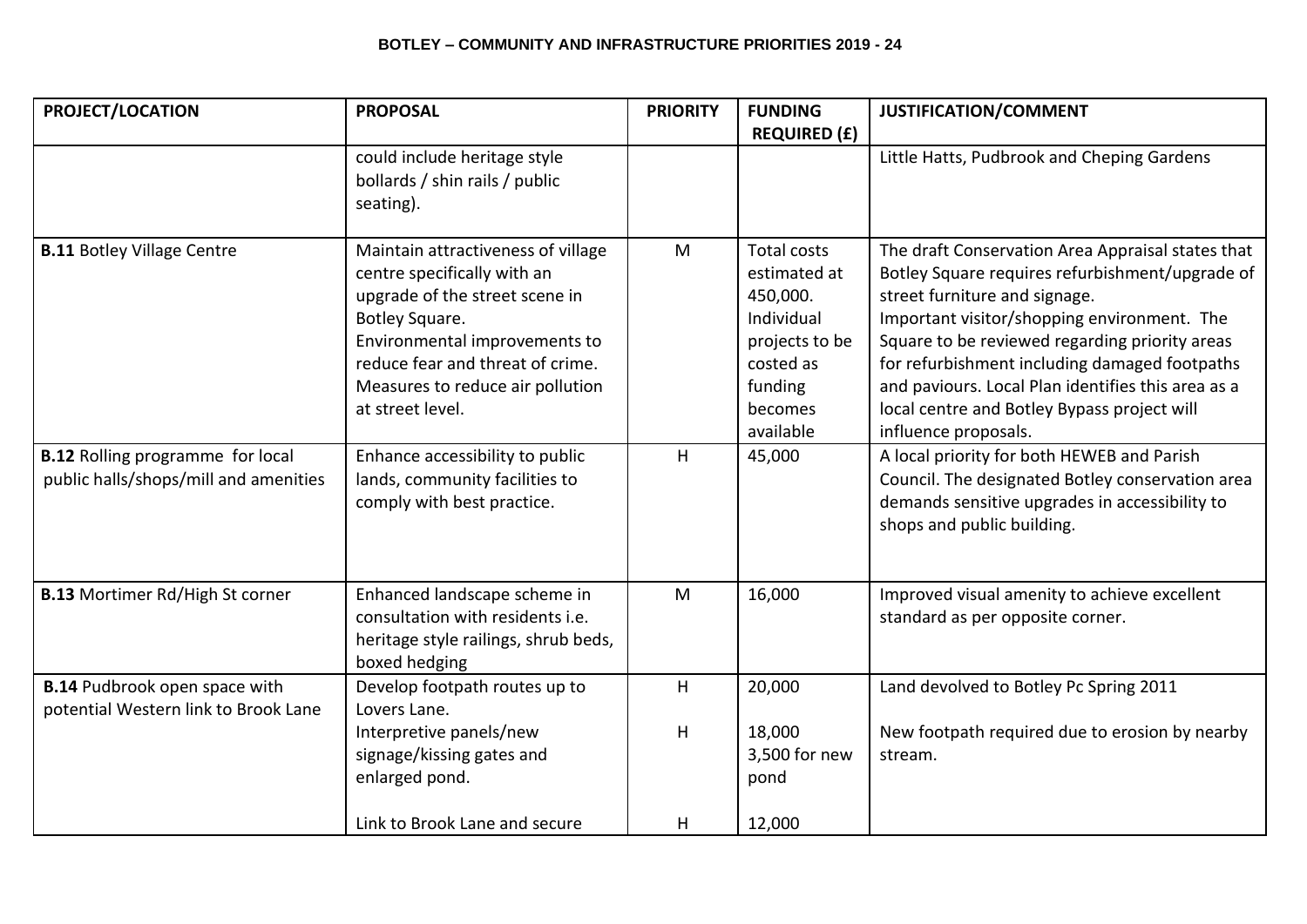| PROJECT/LOCATION                           | <b>PROPOSAL</b>                                                                                                                                | <b>PRIORITY</b> | <b>FUNDING</b><br><b>REQUIRED (£)</b> | <b>JUSTIFICATION/COMMENT</b>                                                                                                                                    |
|--------------------------------------------|------------------------------------------------------------------------------------------------------------------------------------------------|-----------------|---------------------------------------|-----------------------------------------------------------------------------------------------------------------------------------------------------------------|
|                                            | open space.                                                                                                                                    |                 |                                       |                                                                                                                                                                 |
| <b>B.15 Holmesland area/Maffey Court</b>   | Improve and fence open space<br>areas                                                                                                          | H               | 12,000                                | Reduce nuisance/increase child safety.                                                                                                                          |
| <b>B.16 Botley Recreation Ground</b>       | Informal wooden play trail                                                                                                                     | M               | 19,000                                | Support to Parish Council to maintain 'Green                                                                                                                    |
|                                            | Fully Refurbish play area 2020<br>2027                                                                                                         | M               | 60,000                                | Flag' status. Signage, seating, bins and amenity<br>provision required on a rolling basis.                                                                      |
| <b>B.17 Ferndale/Marls Rd/Crusader</b>     | Improve landscaping/upgrade key                                                                                                                | M               | 10,000 per                            |                                                                                                                                                                 |
| Rd/Havendale Open Spaces                   | routes to school/planting /seating                                                                                                             |                 | site                                  |                                                                                                                                                                 |
| <b>B.18 Holmesland Open Spaces</b>         | Improve landscaping/upgrade key<br>routes /fencing/pathways                                                                                    | M               | 18,000                                |                                                                                                                                                                 |
| <b>B.19 Little Hatts Recreation Ground</b> | Upgrade youth zone/football unit<br>with new youth shelter.                                                                                    | H               | 31,000                                | Freehold transferred in 2011. Owned and<br>managed by Botley PC. Scope for further                                                                              |
|                                            | Re-new play area and picnic area<br>with seating/signage.                                                                                      | H               | 75,000                                | enhancement / Green Flag status by expanding<br>wildflower areas/walks and signage.                                                                             |
|                                            | Footpath extensions/bridge/<br>kissing gates to Manor Farm.                                                                                    | $\sf H$         | 40,000                                | Refer footpaths extensions bridging to Manor<br>Farm and existing bridleway network to Local<br>Plan.<br>(NB No public footpaths to/from Little Hatts -<br>HCC) |
| <b>B.20 Ravenscroft Way</b>                | <b>Public seating</b>                                                                                                                          | M               | 1,000                                 | Local request and supported by the Parish<br>Council                                                                                                            |
| <b>B.21 Parish noticeboards</b>            | Upgrade and increase supply                                                                                                                    | M               | £600 per<br>board                     | Mainly for the village centre but also within the<br>new Boorley Park development.                                                                              |
| <b>B.22</b> Allotment sites in Botley      | Allotments oversubscribed<br>infrastructure to include<br>irrigation, paths & fence and<br>community hut/WC.<br>(Bull Close extn not possible) | M               | $80,000 +$ land                       | Excellent partnership forged between Allotment<br>Association and Botley PC<br>Local Plan                                                                       |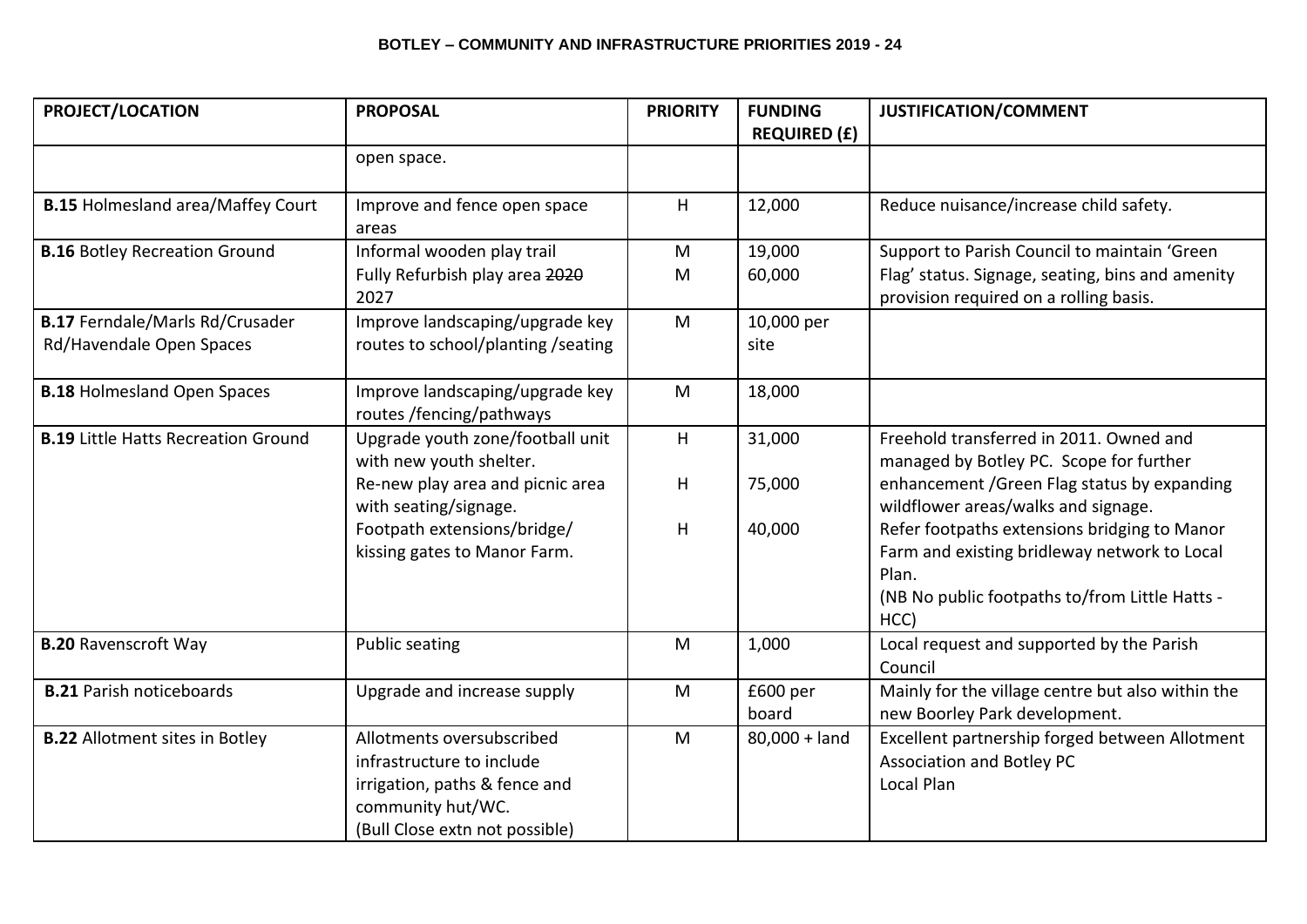| <b>PROJECT/LOCATION</b>                       | <b>PROPOSAL</b>                                                    | <b>PRIORITY</b> | <b>FUNDING</b>      | JUSTIFICATION/COMMENT                                                                                   |
|-----------------------------------------------|--------------------------------------------------------------------|-----------------|---------------------|---------------------------------------------------------------------------------------------------------|
|                                               |                                                                    |                 | <b>REQUIRED (£)</b> |                                                                                                         |
|                                               | Improve security - replace                                         |                 |                     |                                                                                                         |
|                                               | boundary fencing and gates/locks                                   | M               | 15,000              |                                                                                                         |
|                                               | at Bull Close.                                                     |                 |                     |                                                                                                         |
| <b>B.23 Cemetery</b>                          | Cemetery extension required.                                       | $\mathsf H$     | To be costed        | Estimated capacity for 100 years. No burial space                                                       |
|                                               | Capacity circa 180 + cremation<br>plots to be clarified reflecting |                 |                     | available since 2010. To include additional space<br>for cremation plots. Explore further opportunities |
|                                               | population growth.                                                 |                 |                     | for 'green' burials.                                                                                    |
|                                               |                                                                    |                 |                     | Local Plan/dependent on development.                                                                    |
|                                               |                                                                    |                 |                     |                                                                                                         |
| <b>B.24 Boorley Park section 106 projects</b> | <b>Community Centre</b>                                            | H               | As per              | Part of S106 Agreement. Reserved matters                                                                |
|                                               | <b>MUGA</b>                                                        |                 | agreement           | agreed for the Pavilion and pitches.                                                                    |
|                                               | Pavilion                                                           |                 |                     | Funding of fixtures and fittings to be determined.                                                      |
|                                               | Allotments                                                         |                 |                     |                                                                                                         |
|                                               | Play area                                                          |                 |                     | Fitting out and enhancement projects                                                                    |
|                                               | Open space                                                         |                 |                     |                                                                                                         |
|                                               | Pitches                                                            |                 |                     |                                                                                                         |
| <b>B.25 Botley Mill</b>                       | Support preservation and exploit                                   | H/M             | To be costed        | The Mill has potential to make a significant                                                            |
|                                               | potential of Mill as an                                            |                 | (commercial         | contribution to the social and economic vitality of                                                     |
|                                               | employment / trading / housing                                     |                 | partnership         | Botley. Contributions towards employment and                                                            |
|                                               | hub with                                                           |                 | essential)          | environmental enhancements.                                                                             |
|                                               | pedestrian link to village centre                                  |                 |                     |                                                                                                         |
| <b>B.26</b> Development north of              | a) off-site transport proposals                                    | H               | To be costed        | <b>HCC land ownership</b>                                                                               |
| <b>Winchester Street</b>                      | b) Open space & play areas                                         |                 |                     | Section 106 under negotiation                                                                           |
|                                               | c) Allotments                                                      |                 |                     |                                                                                                         |
|                                               | d) Pedestrian & cycle links                                        |                 |                     |                                                                                                         |
|                                               | e) Employment uses on site                                         |                 |                     |                                                                                                         |
|                                               | f) Green infrastructure                                            |                 |                     |                                                                                                         |
|                                               | g) Botley to Bishops Waltham                                       |                 |                     |                                                                                                         |
|                                               | <b>Bridleway Trail</b>                                             |                 |                     |                                                                                                         |